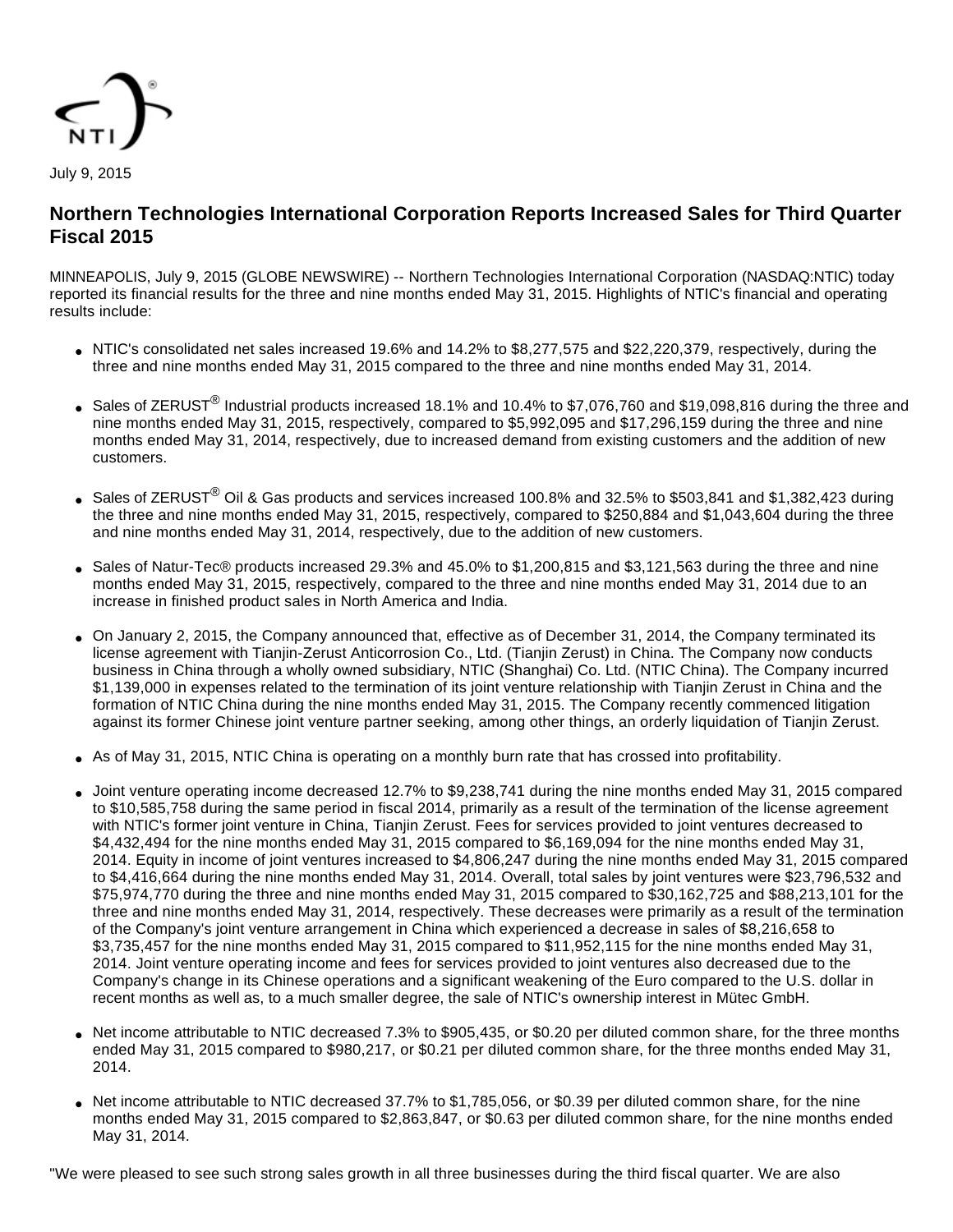encouraged to learn that the efforts of the NTIC China sales team has already pushed this newest subsidiary to cross into profitability," said G. Patrick Lynch, President and Chief Executive Officer of NTIC. "As we move into the fourth quarter, we anticipate continued growth in all of our business units."

NTIC's consolidated net sales increased 19.6% and 14.2% to \$8,277,575 and \$22,220,379, respectively, during the three and nine months ended May 31, 2015 compared to the three and nine months ended May 31, 2014. NTIC's consolidated net sales excluding NTIC's joint ventures increased 24.7% and 16.5% to \$7,553,957 and \$20,030,491, respectively, during the three and nine months ended May 31, 2015 compared to the same respective prior fiscal year periods. These increases were primarily a result of increased demand and sales of ZERUST® rust and corrosion inhibiting packaging products and services and Natur-Tec® products. Net sales to joint ventures decreased 16.3% and 3.1% to \$723,618 and \$2,189,888 during the three and nine months ended May 31, 2015, respectively, compared to the same respective prior fiscal year periods.

The following table sets forth NTIC's net sales by product category for the three and nine months ended May 31, 2015 and 2014 by segment:

|                              | <b>Three Months Ended</b> |              | <b>Nine Months Ended</b> |              |  |
|------------------------------|---------------------------|--------------|--------------------------|--------------|--|
|                              | May 31, 2015              | May 31, 2014 | May 31, 2015             | May 31, 2014 |  |
| ZERUST <sup>®</sup> sales    | \$7,076,760               | \$5,992,095  | \$19,098,816             | \$17,296,159 |  |
| Natur-Tec <sup>®</sup> sales | 1,200,815                 | 928.725      | 3,121,563                | 2,152,769    |  |
| Total net sales              | \$8,277,575               | \$6,920,820  | \$22,220,379             | \$19,448,928 |  |

During the three and nine months ended May 31, 2015, 85.5% and 86.0% of NTIC's consolidated net sales, respectively, were

derived from sales of ZERUST<sup>®</sup> products and services, which increased 18.1% and 10.4% to \$7,076,760 and \$19,098,816 during the three and nine months ended May 31, 2015, respectively, compared to \$5,992,095 and \$17,296,159 during the three and nine months ended May 31, 2014, respectively. These increases were due to increased demand from existing customers and the addition of new customers. NTIC has strategically focused its sales efforts for ZERUST® products and services on customers with sizeable corrosion problems in industry sectors that offer sizable growth opportunities, including the oil and gas sector.

The following table sets forth NTIC's net sales of ZERUST<sup>®</sup> products for the three and nine months ended May 31, 2015 and 2014:

|                                             | <b>Three Months Ended</b> |                           |                         |        |  |  |
|---------------------------------------------|---------------------------|---------------------------|-------------------------|--------|--|--|
|                                             |                           |                           |                         | %      |  |  |
|                                             |                           | May 31, 2015 May 31, 2014 | Change                  | Change |  |  |
| ZERUST <sup>®</sup> industrial net sales    | \$5.849.301               | \$4.879.899               | \$969.402               | 19.9%  |  |  |
| ZERUST <sup>®</sup> joint venture net sales | 723,618                   | 861.312                   | $(137,694)$ $(16.0\%)$  |        |  |  |
| ZERUST® oil & gas net sales                 | 503,841                   | 250,884                   | 252.957 100.8%          |        |  |  |
| Total ZERUST <sup>®</sup> net sales         | \$7,076,760               |                           | \$5,992,095 \$1,084,665 | 18.1%  |  |  |

|                                             | <b>Nine Months Ended</b> |                           |          |           |  |
|---------------------------------------------|--------------------------|---------------------------|----------|-----------|--|
|                                             |                          |                           |          | %         |  |
|                                             |                          | May 31, 2015 May 31, 2014 | Change   | Change    |  |
| ZERUST <sup>®</sup> industrial net sales    | \$15.526.505             | \$13,999,907 \$1,526,598  |          | 10.9%     |  |
| ZERUST <sup>®</sup> joint venture net sales | 2,189,888                | 2,252,648                 | (62,760) | $(2.8\%)$ |  |
| ZERUST® oil & gas net sales                 | 1,382,423                | 1,043,604                 | 338.819  | 32.5%     |  |
| Total ZERUST <sup>®</sup> net sales         | \$19,098,816             | \$17,296,159 \$1,802,657  |          | 10.4%     |  |

Mr. Lynch added, "As global oil prices have stabilized in recent month, it appears that the maintenance budgets of existing and prospective ZERUST® clients in the oil and gas industry are falling back in line. Consequently, we expect the performance of our ZERUST® Oil & Gas team to accelerate over the course of the remaining calendar year. At the same time, our Natur-Tec® business continues to grow according to plan in both the U.S. and India."

During the three and nine months ended May 31, 2015, 14.5% and 14.0% of NTIC's consolidated net sales, respectively, were derived from sales of Natur-Tec® products, which increased 29.3% and 45.0% to \$1,200,815 and \$3,121,563 during the three and nine months ended May 31, 2015, respectively, compared to the three and nine months ended May 31, 2014. These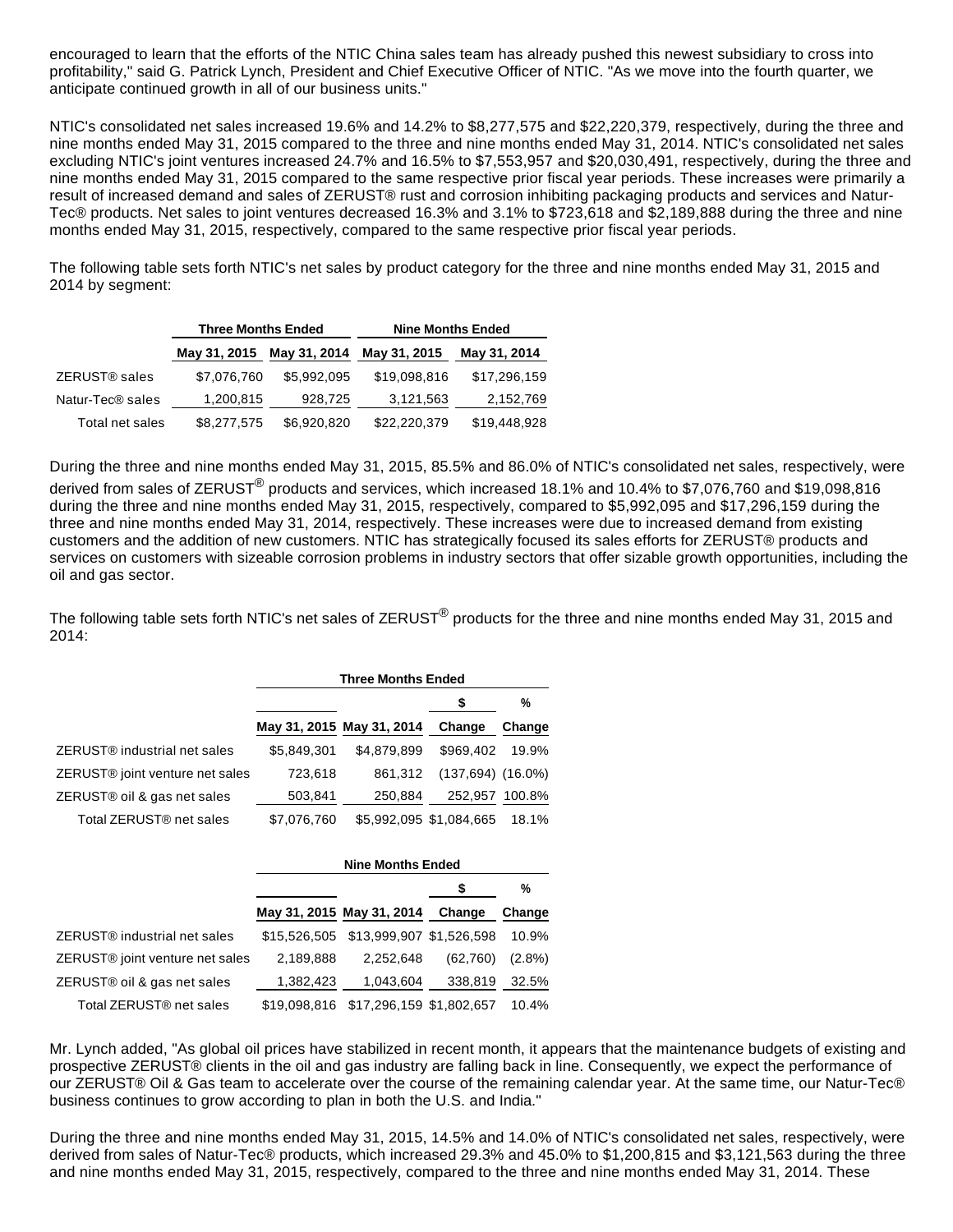increases were split between an increase in finished product sales in North America and finished product sales through Natur-Tec India, which subsidiary did not exist during the same periods in fiscal 2014.

Cost of goods sold increased 19.8% and 16.9% for the three and nine months ended May 31, 2015, respectively, compared to the three and nine months ended May 31, 2014 primarily as a result of increased net sales as described above. Cost of goods sold as a percentage of net sales increased to 67.6% during the three months ended May 31, 2015 compared to 67.5% the three months ended May 31, 2014 and increased to 67.8% during the nine months ended May 31, 2015 compared to 66.2% during the nine months ended May 31, 2014. These increases were primarily the result of increased sales during the current fiscal year periods of Natur-Tec® products, which carry lower margins than other traditional ZERUST® products. NTIC anticipates that due to the change in its China operations, NTIC's costs of goods sold will increase in future periods compared to the prior fiscal year periods.

NTIC's total operating expenses increased to \$13,442,870 during the nine months ended May 31, 2015 compared to \$12,222,736 for the nine months ended May 31, 2014 primarily as a result of expenses related to the formation and establishment of NTIC China and the termination of NTIC's joint venture relationship in China. NTIC incurred \$1,139,000 of direct expenses during the nine months ended May 31, 2015 related to the termination of its joint venture agreements with Tianjin Zerust and the formation of NTIC China. These expenses consisted primarily of legal expenses and personnel expenses associated with the establishment of the subsidiary and the hiring of new personnel.

As of May 31, 2015, NTIC's working capital was \$17,298,124, including \$3,793,571 in cash and cash equivalents and \$2,527,847 in available for sale securities, compared to \$17,853,311 at August 31, 2014, including \$2,477,017 in cash and cash equivalents and \$5,519,766 in available for sale securities.

## **Outlook**

For the fiscal year ending August 31, 2015, NTIC continues to expect its net sales to be in the estimated range of \$32 to \$34 million and continues to expect net income of between \$2.8 to \$3.1 million, or between \$0.62 and \$0.68 per diluted share, but this estimate is subject to significant uncertainties related to NTIC's new operations in China.

### **Conference Call and Webcast**

NTIC will host a conference call today at 8:00 a.m. Central Time to review its results of operations for the third quarter of fiscal 2015 and its future outlook, followed by a question and answer session. The conference call will be available to interested parties through a live audio webcast available through NTIC's website at [www.ntic.com](http://www.globenewswire.com/newsroom/ctr?d=10141044&l=15&a=www.ntic.com&u=http%3A%2F%2Fwww.ntic.com%2F) or [http://ir.ntic.com/events.cfm](http://www.globenewswire.com/newsroom/ctr?d=10141044&l=15&u=http%3A%2F%2Fir.ntic.com%2Fevents.cfm) where the webcast will be archived and accessible for at least 12 months. The dial-in number for the conference call is (877) 670-9779 and the confirmation code is 77962159.

## **About Northern Technologies International Corporation**

Northern Technologies International Corporation develops and markets proprietary environmentally beneficial products and services in over 60 countries either directly or via a network of subsidiaries, joint ventures, independent distributors and agents. NTIC's primary business is corrosion prevention marketed primarily under the ZERUST® brand. NTIC has been selling its proprietary ZERUST® rust and corrosion inhibiting products and services to the automotive, electronics, electrical, mechanical, military and retail consumer markets, for over 40 years, and in recent years has targeted and expanded into the oil and gas industry. NTIC offers worldwide on-site technical consulting for rust and corrosion prevention issues. NTIC's technical service consultants work directly with the end users of NTIC's products to analyze their specific needs and develop systems to meet their technical requirements. NTIC also markets and sells a portfolio of bio-based and biodegradable polymer resins and finished products marketed under the Natur-Tec® brand.

## **Forward-Looking Statements**

Statements contained in this press release that are not historical information are forward-looking statements as defined within the Private Securities Litigation Reform Act of 1995. Such statements include NTIC's expectations regarding its financial guidance for fiscal 2015, NTIC's anticipated continued strong growth in its business units and China, the effect of declining global oil prices on raw material costs and sales of NTIC's oil and gas products and other statements that can be identified by words such as "believes," "continues," "expects," "anticipates," "intends," "potential," "outlook," "will," "may,""would," "should," "guidance" or words of similar meaning, the use of future dates and any other statements that are not historical facts. Such forward-looking statements are based upon the current beliefs and expectations of NTIC's management and are inherently subject to risks and uncertainties that could cause actual results to differ materially from those projected or implied. Such potential risks and uncertainties include, but are not limited to, in no particular order: the effect on NTIC's business and operating results of the termination of NTIC's joint venture relationship in China and NTIC's decision sell its products and services directly in China; the ability of NTIC China to achieve significant sales; costs and expenses incurred by NTIC in connection with its pending litigation against its former Chinese joint venture partner and the anticipated liquidation of Tianjin Zerust; NTIC's dependence on the success of its joint ventures and fees and dividend distributions that NTIC receives from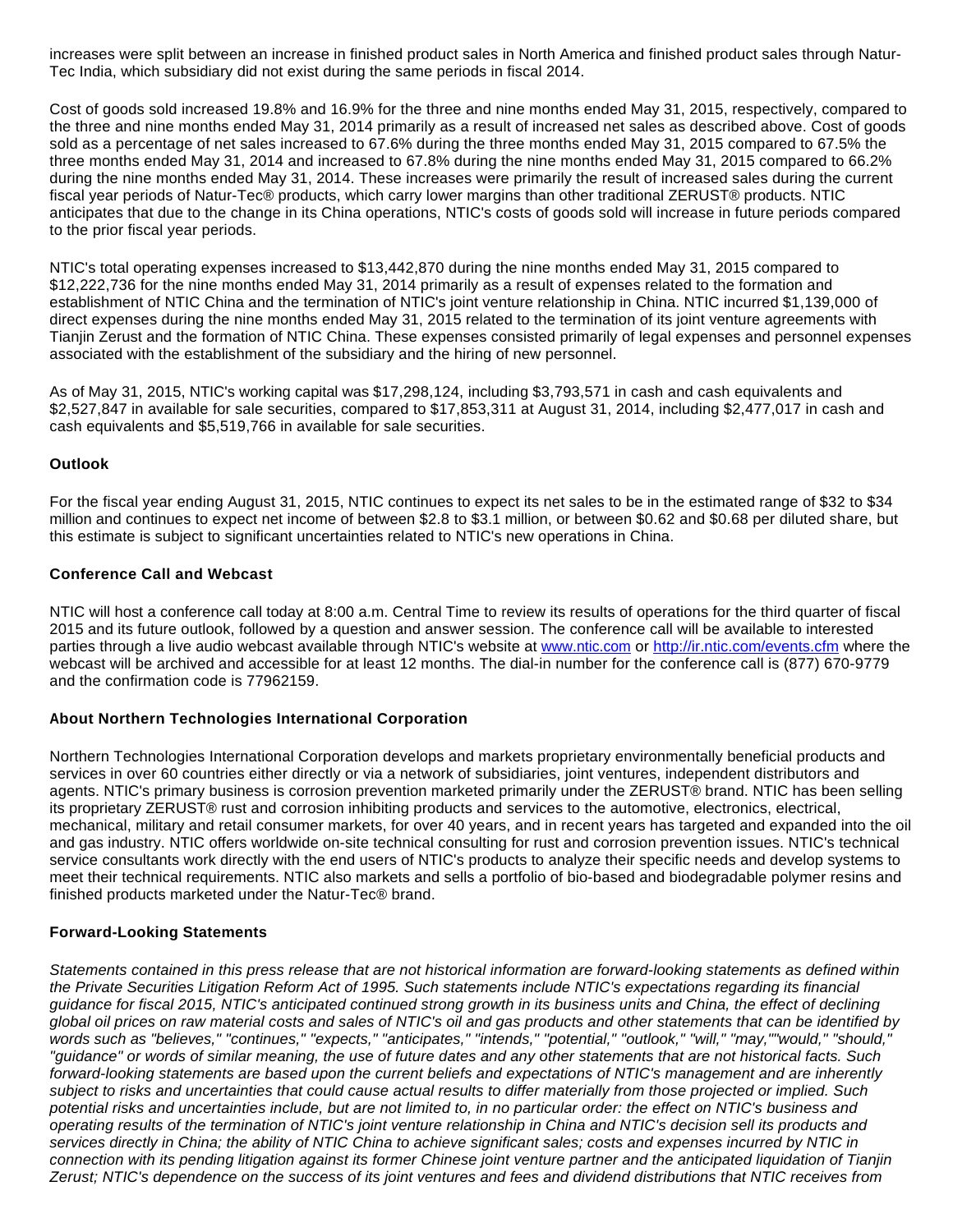them; NTIC's relationships with its joint ventures and its ability to maintain those relationships; NTIC's dependence on its joint venture in Germany in particular due to its significance and the effect of a termination of this or NTIC's other joint ventures on NTIC's business and operating results; risks related to the European sovereign debt crisis, economic slowdown and political unrest; risks associated with NTIC's international operations; exposure to fluctuations in foreign currency exchange rates; the health of the U.S. and worldwide economies, including in particular the U.S. automotive industry; the level of growth in NTIC's markets; NTIC's investments in research and development efforts; acceptance of existing and new products; timing of NTIC's receipt of purchase orders under supply contracts; variability in sales to Petrobras and other customers and the effect on NTIC's quarterly financial results; increased competition; the costs and effects of complying with changes in tax, fiscal, government and other regulatory policies, including rules relating to environmental, health and safety matters; potential litigation; and NTIC's reliance on its intellectual property rights and the absence of infringement of the intellectual property rights of others. More detailed information on these and additional factors which could affect NTIC's operating and financial results is described in the company's filings with the Securities and Exchange Commission, including its most recent annual report on Form 10-K and subsequent quarterly reports on Form 10-Q. NTIC urges all interested parties to read these reports to gain a better understanding of the many business and other risks that the company faces. Additionally, NTIC undertakes no obligation to publicly release the results of any revisions to these forward-looking statements, which may be made to reflect events or circumstances occurring after the date hereof or to reflect the occurrence of unanticipated events.

#### **NORTHERN TECHNOLOGIES INTERNATIONAL CORPORATION AND SUBSIDIARIES**

#### **CONSOLIDATED BALANCE SHEETS AS OF MAY 31, 2015 (UNAUDITED)**

#### **AND AUGUST 31, 2014 (AUDITED)**

|                                                                                                                         | May 31, 2015 | August 31,<br>2014 |
|-------------------------------------------------------------------------------------------------------------------------|--------------|--------------------|
| ASSETS                                                                                                                  |              |                    |
| <b>CURRENT ASSETS:</b>                                                                                                  |              |                    |
| Cash and cash equivalents                                                                                               | \$3,793,571  | \$2,477,017        |
| Available for sale securities                                                                                           | 2,527,847    | 5,519,766          |
| Receivables:                                                                                                            |              |                    |
| Trade excluding joint ventures, less allowance for doubtful accounts of \$40,000 at May 31, 2015 and August<br>31, 2014 | 4,293,038    | 3,596,247          |
| Trade joint ventures                                                                                                    | 626,948      | 951,286            |
| Fees for services provided to joint ventures                                                                            | 1,354,901    | 2,612,899          |
| Income taxes                                                                                                            | 178,110      | 762                |
| Inventories                                                                                                             | 6,732,441    | 5,961,399          |
| Prepaid expenses                                                                                                        | 527,597      | 411,226            |
| Deferred income taxes                                                                                                   | 789,364      | 789,364            |
| Total current assets                                                                                                    | 20,823,817   | 22,319,966         |
| PROPERTY AND EQUIPMENT, NET                                                                                             | 7,136,334    | 6,477,987          |
| <b>OTHER ASSETS:</b>                                                                                                    |              |                    |
| Investments in joint ventures                                                                                           | 19,644,767   | 22,961,989         |
| Investments at carrying value                                                                                           | 1,883,668    |                    |
| Deferred income taxes                                                                                                   | 970,783      | 943,279            |
| Patents and trademarks, net                                                                                             | 1,270,739    | 1,197,700          |
| Other                                                                                                                   | 141,303      | 156,854            |
| Total other assets                                                                                                      | 23,911,260   | 25,259,822         |
| <b>Total assets</b>                                                                                                     | \$51,871,411 | \$54,057,775       |
| <b>LIABILITIES AND EQUITY</b>                                                                                           |              |                    |
| <b>CURRENT LIABILITIES:</b>                                                                                             |              |                    |
| Accounts payable                                                                                                        | 2,117,239    | 2,225,029          |
| <b>Accrued liabilities:</b>                                                                                             |              |                    |

Payroll and related benefits 1,038,931 1,847,246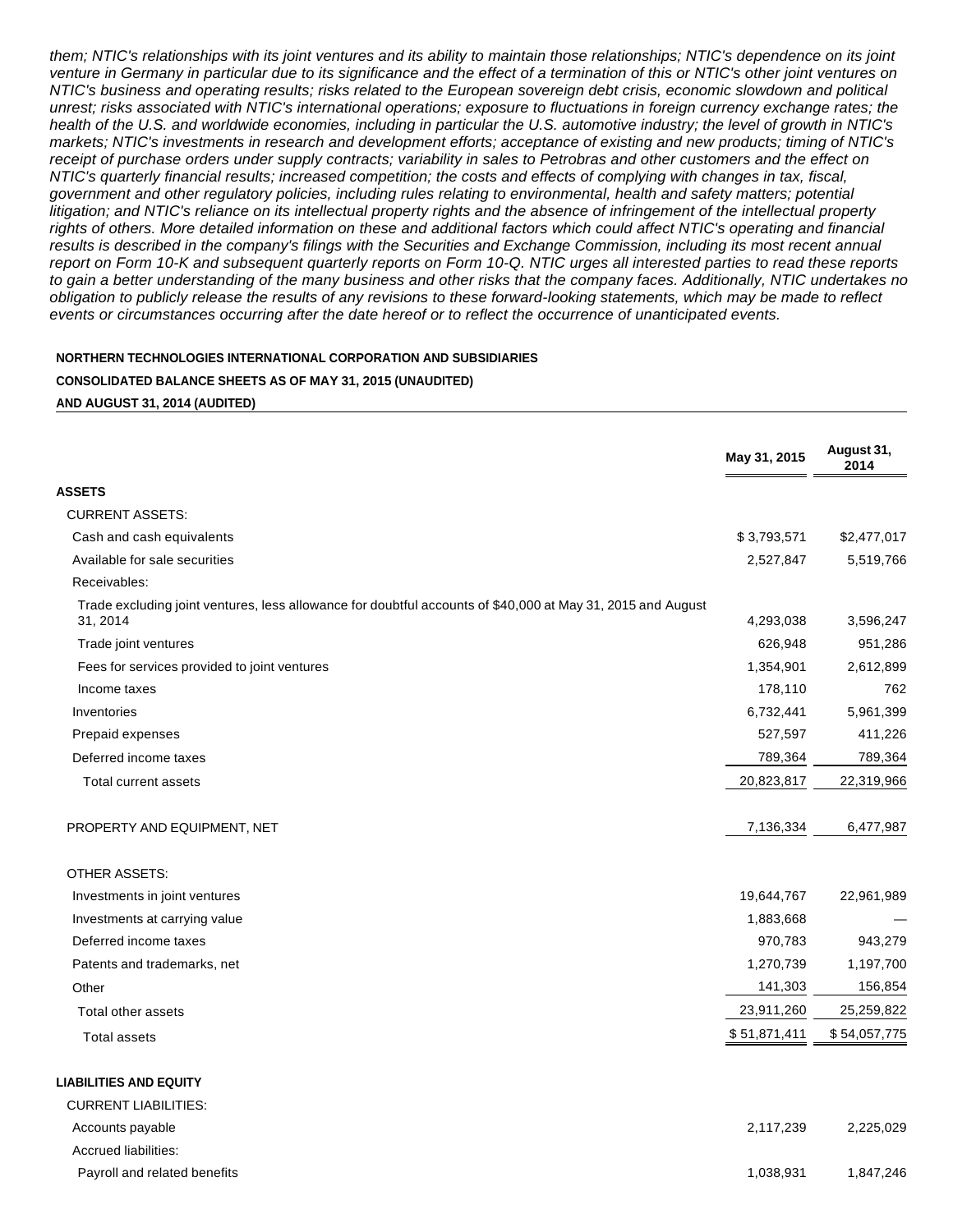| Deferred joint venture royalties | 288,000   | 288,000   |
|----------------------------------|-----------|-----------|
| Other                            | 81.523    | 106,380   |
| Total current liabilities        | 3.525.693 | 4,466,655 |
|                                  |           |           |

## COMMITMENTS AND CONTINGENCIES

| EQUITY:                                                                                                                                 |               |              |
|-----------------------------------------------------------------------------------------------------------------------------------------|---------------|--------------|
| Preferred stock, no par value; authorized 10,000 shares; none issued and outstanding                                                    |               |              |
| Common stock, \$0.02 par value per share; authorized 10,000,000 shares; issued and outstanding 4,525,109<br>and 4,504,552, respectively | 90.502        | 90,092       |
| Additional paid-in capital                                                                                                              | 13,211,987    | 12,676,546   |
| Retained earnings                                                                                                                       | 34,518,356    | 32,733,300   |
| Accumulated other comprehensive income                                                                                                  | (3, 125, 074) | 253,925      |
| Stockholders' equity                                                                                                                    | 44,695,771    | 45,753,863   |
| Non-controlling interest                                                                                                                | 3,649,947     | 3,837,257    |
| Total equity                                                                                                                            | 48,345,718    | 49,591,120   |
| Total liabilities and equity                                                                                                            | \$51,871,411  | \$54,057,775 |

## **NORTHERN TECHNOLOGIES INTERNATIONAL CORPORATION AND SUBSIDIARIES CONSOLIDATED STATEMENTS OF OPERATIONS (UNAUDITED) FOR THE THREE AND NINE MONTHS ENDED MAY 31, 2015 AND 2014**

|                                                |             | <b>Three Months Ended</b>                           |              | <b>Nine Months Ended</b> |  |
|------------------------------------------------|-------------|-----------------------------------------------------|--------------|--------------------------|--|
|                                                |             | May 31, 2015 May 31, 2014 May 31, 2015 May 31, 2014 |              |                          |  |
| <b>NET SALES:</b>                              |             |                                                     |              |                          |  |
| Net sales, excluding joint ventures            | \$7,553,957 | \$6,056,078                                         | \$20,030,491 | \$17,188,462             |  |
| Net sales, to joint ventures                   | 723,618     | 864,742                                             | 2,189,888    | 2,260,466                |  |
| Total net sales                                | 8,277,575   | 6,920,820                                           | 22,220,379   | 19,448,928               |  |
| Cost of goods sold                             | 5,595,207   | 4,669,322                                           | 15,059,558   | 12,879,186               |  |
| Gross profit                                   | 2,682,368   | 2,251,498                                           | 7,160,821    | 6,569,742                |  |
| JOINT VENTURE OPERATIONS:                      |             |                                                     |              |                          |  |
| Equity in income of joint ventures             | 1,724,915   | 1,593,465                                           | 4,806,247    | 4,416,664                |  |
| Fees for services provided to joint ventures   | 1,303,964   | 2,001,775                                           | 4,432,494    | 6,169,094                |  |
| Total joint venture operations                 | 3,028,879   | 3,595,240                                           | 9,238,741    | 10,585,758               |  |
| <b>OPERATING EXPENSES:</b>                     |             |                                                     |              |                          |  |
| Selling expenses                               | 1,434,627   | 1,315,264                                           | 4,168,955    | 3,925,466                |  |
| General and administrative expenses            | 1,703,083   | 1,307,653                                           | 4,794,206    | 3,905,082                |  |
| Expenses incurred in support of joint ventures | 327,586     | 353,958                                             | 1,510,830    | 1,049,691                |  |
| Research and development expenses              | 1,064,710   | 1,104,632                                           | 2,968,879    | 3,342,497                |  |
| Total operating expenses                       | 4,530,006   | 4,081,507                                           | 13,442,870   | 12,222,736               |  |
| <b>OPERATING INCOME</b>                        | 1,181,241   | 1,765,231                                           | 2,956,692    | 4,932,764                |  |
| <b>INTEREST INCOME</b>                         | 7,943       | 1,369                                               | 25,504       | 5,728                    |  |
| <b>INTEREST EXPENSE</b>                        | (6,004)     | (7,063)                                             | (14, 232)    | (32,709)                 |  |